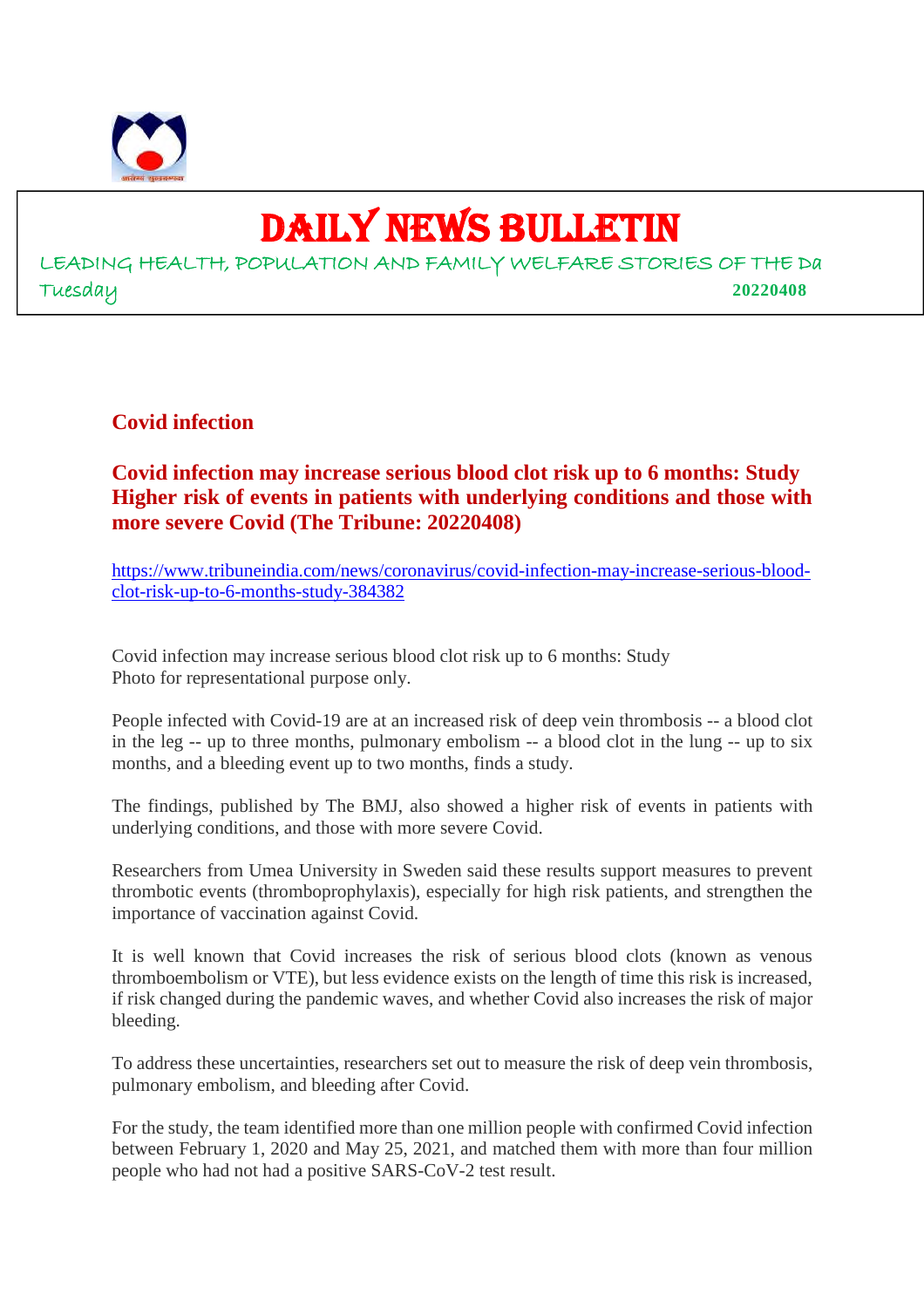The researchers found a five-fold increase in risk of deep vein thrombosis, a 33-fold increase in risk of pulmonary embolism, and an almost two-fold increase in risk of bleeding in the 30 days after infection.

Risks were the highest in patients with more severe Covid and during the first pandemic wave compared with the second and third waves, which the researchers say could be explained by improvements in treatment and vaccine coverage in older patients after the first wave.

Even among mild, non-hospitalised Covid patients, the researchers found increased risks of deep vein thrombosis and pulmonary embolism.

"This is an observational study, so the researchers cannot establish the cause," researchers said.

"Our findings arguably support thromboprophylaxis to avoid thrombotic events, especially for high risk patients, and strengthen the importance of vaccination against Covid," they said.

# **lifestyle**

# **Making lifestyle changes for an ideal body weight (The Tribune: 20220408)**

https://www.tribuneindia.com/news/health/making-lifestyle-changes-for-an-ideal-bodyweight-384380

Making lifestyle changes for an ideal body weight

While everyone wishes to have an ideal body weight and a healthy body, it is one of the tasks that require the most practice. To establish a base for ideal body weight, one must successfully maintain a healthy, calorie-controlled diet combined with adequate physical activity which should be followed on a consistent basis.

Additionally, to ensure a strong immunity, a healthy lifestyle, and an ideal weight, one must make permanent changes in the day to day eating and health habits. These things are pivotal because they can determine the choices we will make for our body and these choices can then decide the path for our ideal body weight.

These three yet noteworthy lifestyle changes can leave a lasting impact on our body weight and health in general:

#### Healthy Eating

While it is no secret that eating healthy is the first step toward a healthy lifestyle, it is even one of the most crucial ones as well. To ensure consistency in weight management, one needs to follow an eating pattern that can promote weight maintenance while allowing for appetite satisfaction.

One way is to make sure that you can lower your calorie intake and keep a check on your food consumption. By using a food journal or food activity app, one can monitor each item that's consumed. Additionally, one must ensure to eat more nutrient based foods— fruits, vegetables and whole grains. Moreover, one must abstain from unhealthy snacking or binge eating by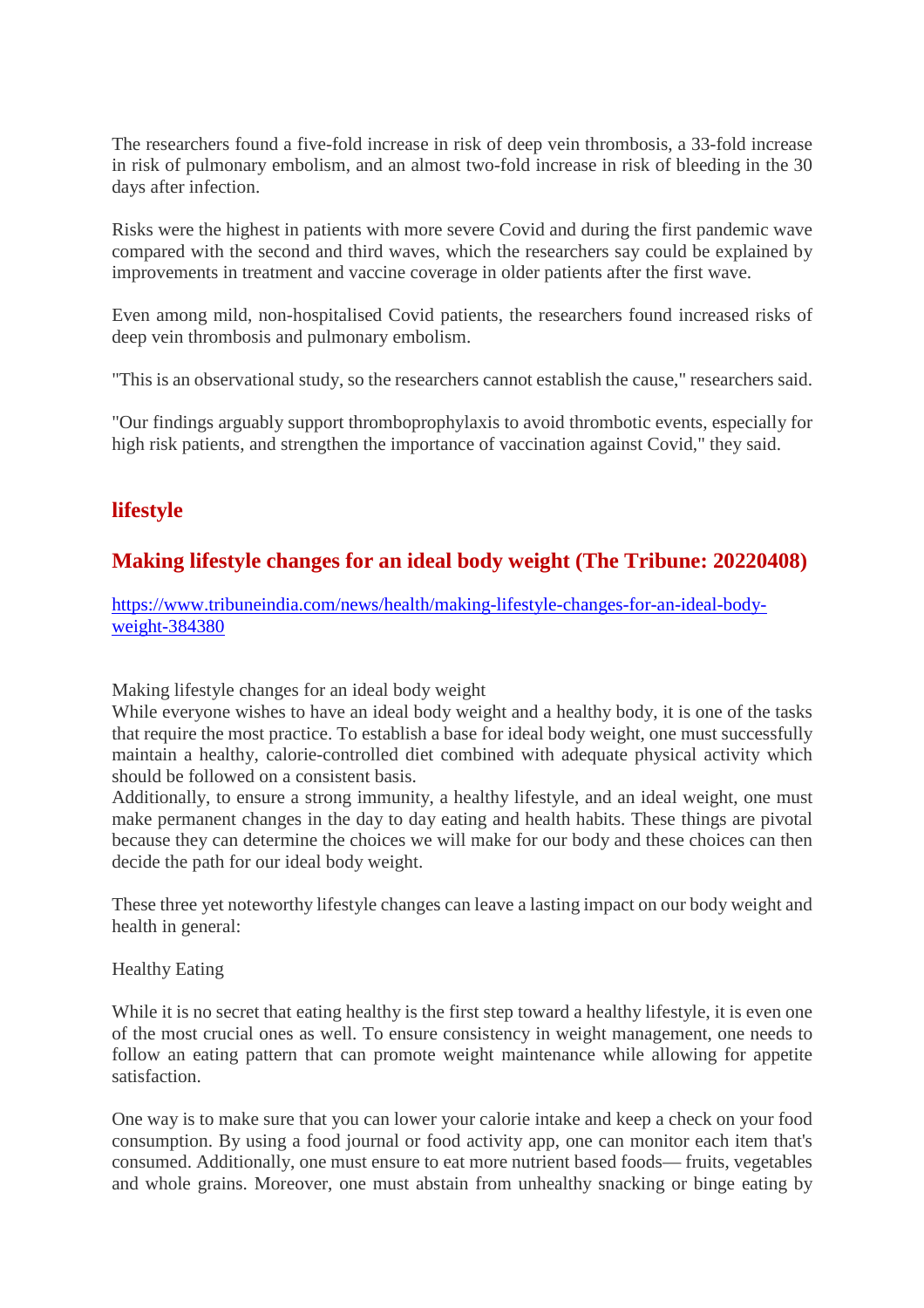keeping portion control. By striving for variety in nutritious food items, one can achieve their goals without giving up their favourite foods.

#### Activeness

The secret behind regular exercise is that it not only allows for calorie restriction, but it can also even help give one a weight-loss and weight management edge. By helping one burn off the excess calories, staying active via regular exercise is the best lifestyle change one can adopt.

It also offers numerous health benefits, including boosting your mood, strengthening your cardiovascular system and reducing your blood pressure. It is proven that to maintain weight loss over the long term, one needs to get regular physical activity.

One can make a small lifestyle change through steady aerobic exercise  $\hat{A}$ — such as brisk walking  $\hat{A}$ — for at least 30 minutes most days of the week. Additionally, one can even join pilates, take online dance classes or practice HIIT workouts. Similarly, one can be clever in getting more steps in by making several trips up and down stairs instead of using the elevator, or parking at the far end of the lot when shopping.

One must always think about ways to increase physical activity throughout the day even if one can't fit in formal exercise on a given day.

#### Positivity

To make sure that one remains healthy and maintains the ideal weight, one must incorporate a perspective of positivity and self-care. It's not enough to just eat healthy foods and exercise, to ensure long-term and successful weight management, one has to go above and beyond. By combining a positive outlook with the right habits, one can make these a way of life to implement the required lifestyle changes.

Firstly, one must realise their body requirements and then set a goal for themselves. Instead of being hard, one must gradually change habits and attitudes to make them move in the correct direction.

Also, one must keep a track of their progress and move beyond any setbacks that may come in the way. In face of no immediate results, one must consistently ensure to stick to a healthy lifestyle and habits to witness the results that they want. IANS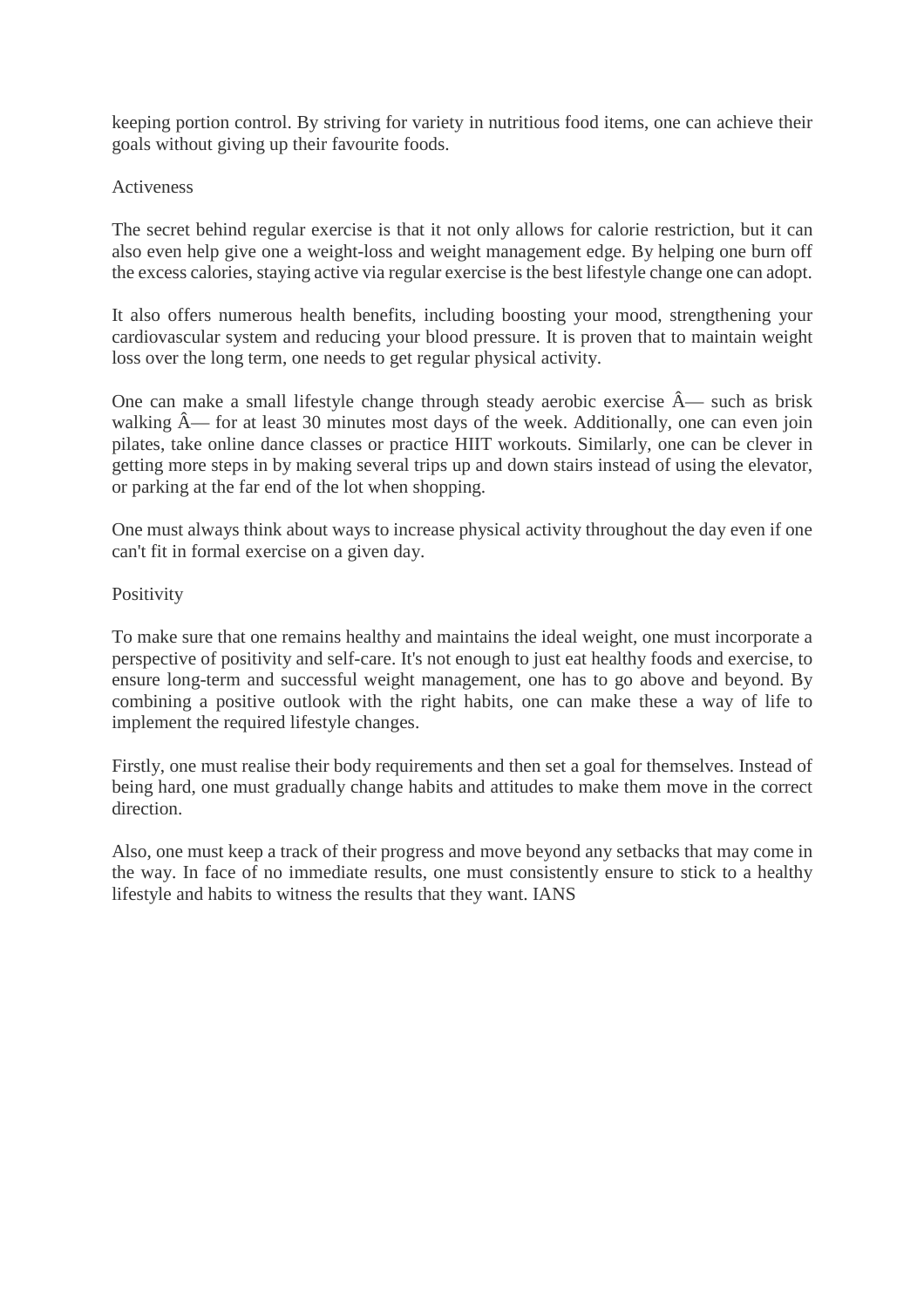# **Diabetic**

# **Diabetic patients keeping fast need to be extra careful, say health experts(The Tribune: 20220408)**

https://www.tribuneindia.com/news/ludhiana/diabetic-patients-keeping-fast-need-to-be-extracareful-say-health-experts-384332

Diabetic patients keeping fast need to be extra careful, say health experts Photo for representation only.

The fasting period is going on in both Hindu and Muslim communities and many people keep fast during the period. Diabetic patients keeping Navratri or Ramadan fast need to be extra careful about medications, diet and controlling blood sugar levels.

Always talk to your doctor before you fast to understand potential risks or complications and also make yourself aware of managing diabetes and adjusting medicines.

Dr Manik Bajaj, a medicine specialist, said during the month of Ramadan, one's eating pattern changes and it was advisable to take help of a nutritionist.

"It is important to eat healthy, avoid overeating of carbohydrates and fatty foods in meal after sunset. Include slowly absorbed foods and try not to have too many sugary and fatty foods. Always discuss your medicines with your doctor before starting a fast," he said.

Clinical nutritionist Shilpi Grover said for those keeping Ramadan fasts, the 'suhoor' (predawn meal) was essential and should be high on fibre, whole grain and complex carbohydrates. Drink plenty of water after 'Iftar' (breaking fast) and preferably break your fast with two dates and a cup of milk.

Dr Bajaj said for Navratri fast, patients were advised to take small frequent meals at the interval of three hours and choose healthier options such as fruit, buttermilk, curd or nuts. They should stay hydrated and can drink a lot of water, coconut water or buttermilk.

"Buckwheat and Ragi are ideal for people with diabetes for lunch or dinner and instead of puris, they should opt for cheela or roti and also eat a lot of green leafy salad along with it," Shilpi said.

Tips for diabetic patients during fasting

Closely monitor blood sugar Watch for signs of low sugar Take frequent meals (Navratri fast) Have slow-absorbing foods Avoid taking too much coffee or tea Adjust medicines as advised by doctor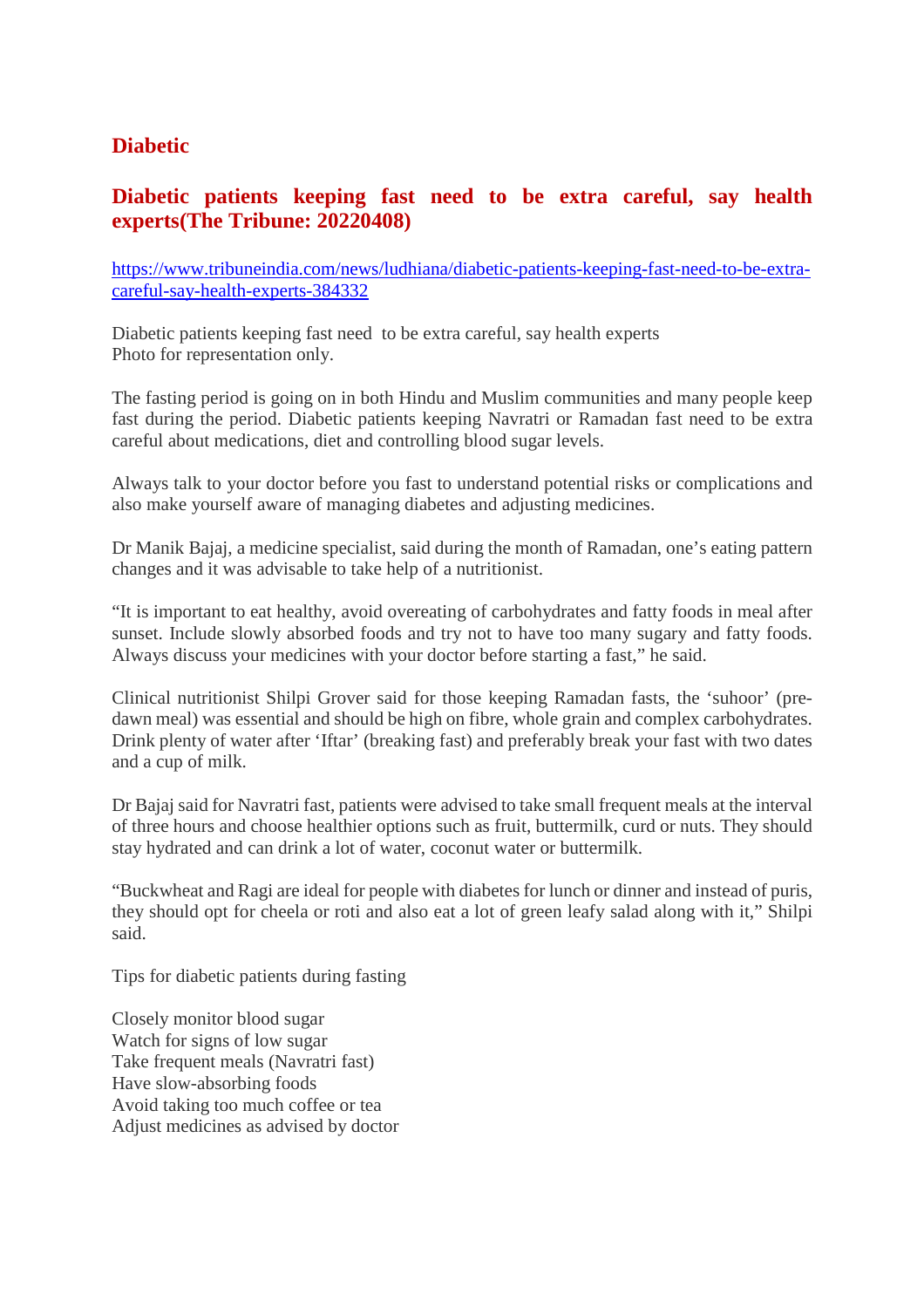# **Be prepared for XE**

# **Covid testing and surveillance need to be stepped up (The Tribune: 20220408)**

https://www.tribuneindia.com/news/editorials/be-prepared-for-xe-384476

The third wave of Covid-19 is practically over in India and overall normalcy has returned, but these developments should not delude us into assuming that the pandemic is a thing of the past. According to the WHO, a new strain of the Omicron variant, XE, first detected in the UK, appears to be more transmissible than previous strains of the coronavirus. It is a mutant hybrid of two previous Omicron versions — BA.1 and BA.2 — which spread across the world in recent months. Omicron fuelled the third wave in India, though the fatality rate was very low compared to last year's Delta-triggered second wave that claimed lakhs of lives. XE's higher transmissibility suggests that it could become the most dominant strain sooner than later. The global health body has warned that Covid-19 remains a public health emergency of international concern and 'it is too early to reduce the quality of surveillance'.

India, one of the world's worst-hit countries in the first two years of the pandemic, needs to be well prepared for a possible outbreak of XE. The easing/lifting of Covid-induced restrictions is a step in the right direction, but the apparent reduction in testing is likely to impact the country's capacity to promptly detect emerging variants. India's active caseload of around 11,000 is surprisingly minuscule compared to that of the US (nearly 1.5 crore), the UK (19 lakh) and Russia (around 5 lakh). This clearly shows that testing is no longer being done on a large scale. Self-isolation and contact tracing, too, seem to have become erratic. Such laxity could impede India's efforts to deal with the virus in the coming months.

Several countries in Asia and Europe are witnessing a sharp uptick in Covid cases. India seems to be bucking the global trend as of now, but past experience indicates that the situation can quickly spin out of control if adequate surveillance is not maintained. The importance of Covidappropriate behaviour and booster shots cannot be overestimated. Treading with caution, rather than pressing the panic button, should be the way forward.

## **Bharat Biotech's 'remedial' steps**

# **India monitors Bharat Biotech's 'remedial' steps (Hindustan Times: 20220408)**

https://epaper.hindustantimes.com/Home/ShareArticle?OrgId=8477accfc9&imageview=0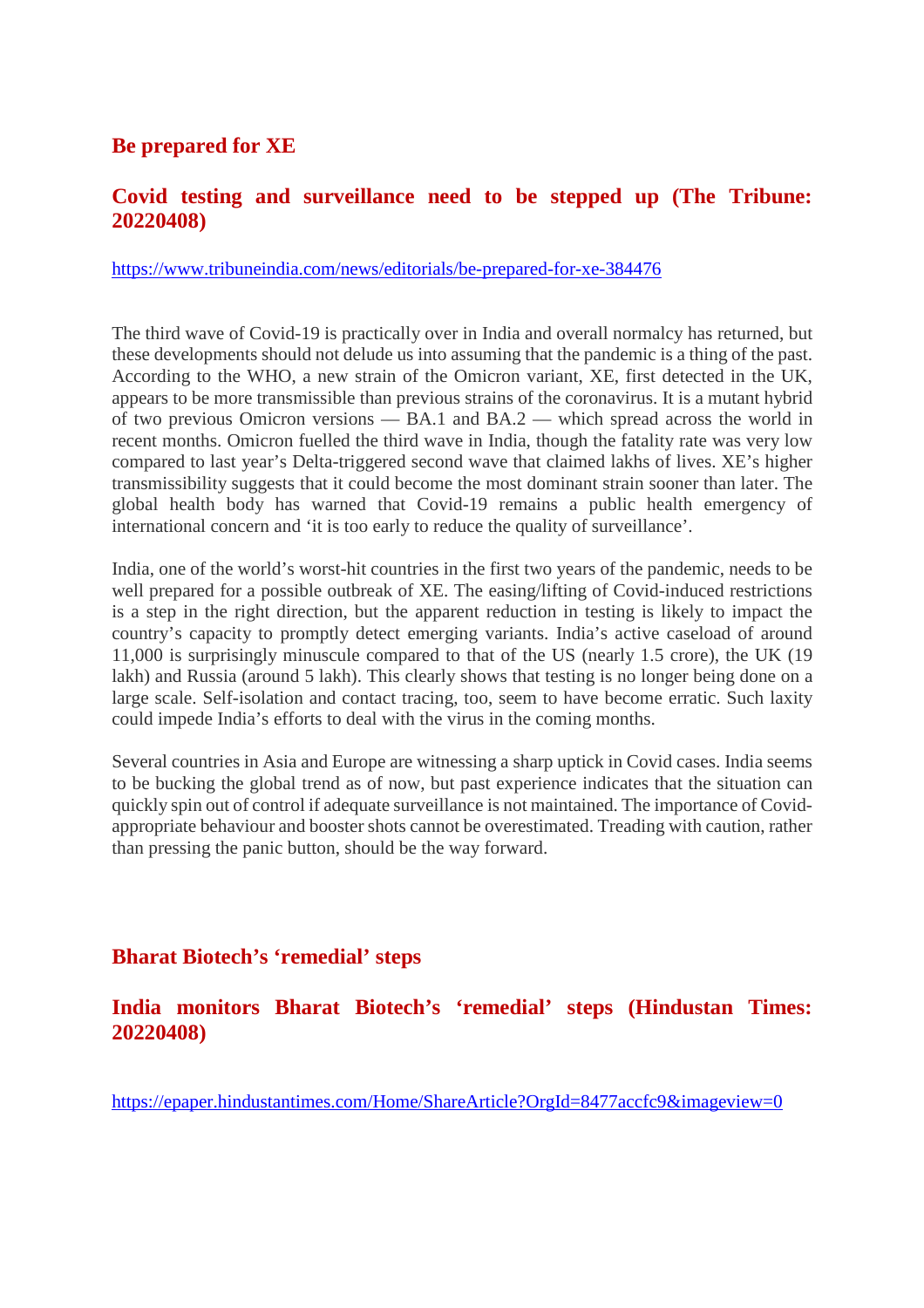India is monitoring the corrective measures being taken by Hyderabad-based Bharat Biotech to address deficiencies in its facilities that the World Health Organization flagged while suspending procurements of Covaxin, people aware of the matter have said.

There is, however, no plan to suspend the use of Covaxin in India, these people added, saying that they see no concern regarding the safety or efficacy of the vaccine, which is among the two most widely used in the country till now.

"They (Bharat Biotech) have shared their formal response of more than 50 typewritten pages, addressed to World Health Organisation with Drugs Controller General of India also. CDSCO (Central Drugs Standard Control Organisation) is monitoring the rectification process started by them to address the Good Manufacturing Practices (GMP) deficiencies," said a central government official aware of the matter, asking not to be named.

GMP certifications are part of the approval process of a biological product like a vaccine and involves the assessment of whether equipment and protocols in place for their use are to accepted standards in order to avoid risks such as that of contamination. On April 2, the WHO said it was suspending supply of Covaxin through UN agencies due to "the need to conduct process and facility upgrade to address recently identified GMP deficiencies".

India is "not reviewing Covaxin use (under the national vaccination programme). The safety and efficacy of the product has been established. WHO also attests it," the official quoted above added.

A day before the WHO announced the suspension, Bharat Biotech issued a statement saying it "agreed with the WHO team on the scope of the planned improvement activities and indicated that they will be executed as soon as practical…"

Details of the exact issue is yet to be made available. Neither the WHO nor Bharat Biotech detailed whether the problems were at specific or all facilities.

"Risk of contamination is one issue when talking about quality control but it doesn't seem WHO has found that major an issue during its inspection. There are other minor issues like record keeping, room temperature, maintenance etc but when talking about vaccines even these minor issues cannot be ignored," said Dr NK Mehra, senior immunologist.

## **Three supplements**

**Popping these three supplements can cause acne; know more here The dermatologist added that acne flare-ups with these supplements are mostly seen in acne-prone skin and not otherwise (The Indian Express:20220408)**

https://indianexpress.com/article/lifestyle/life-style/supplements-causing-acne-biotin-wheyprotein-vitamin-b12-7853724/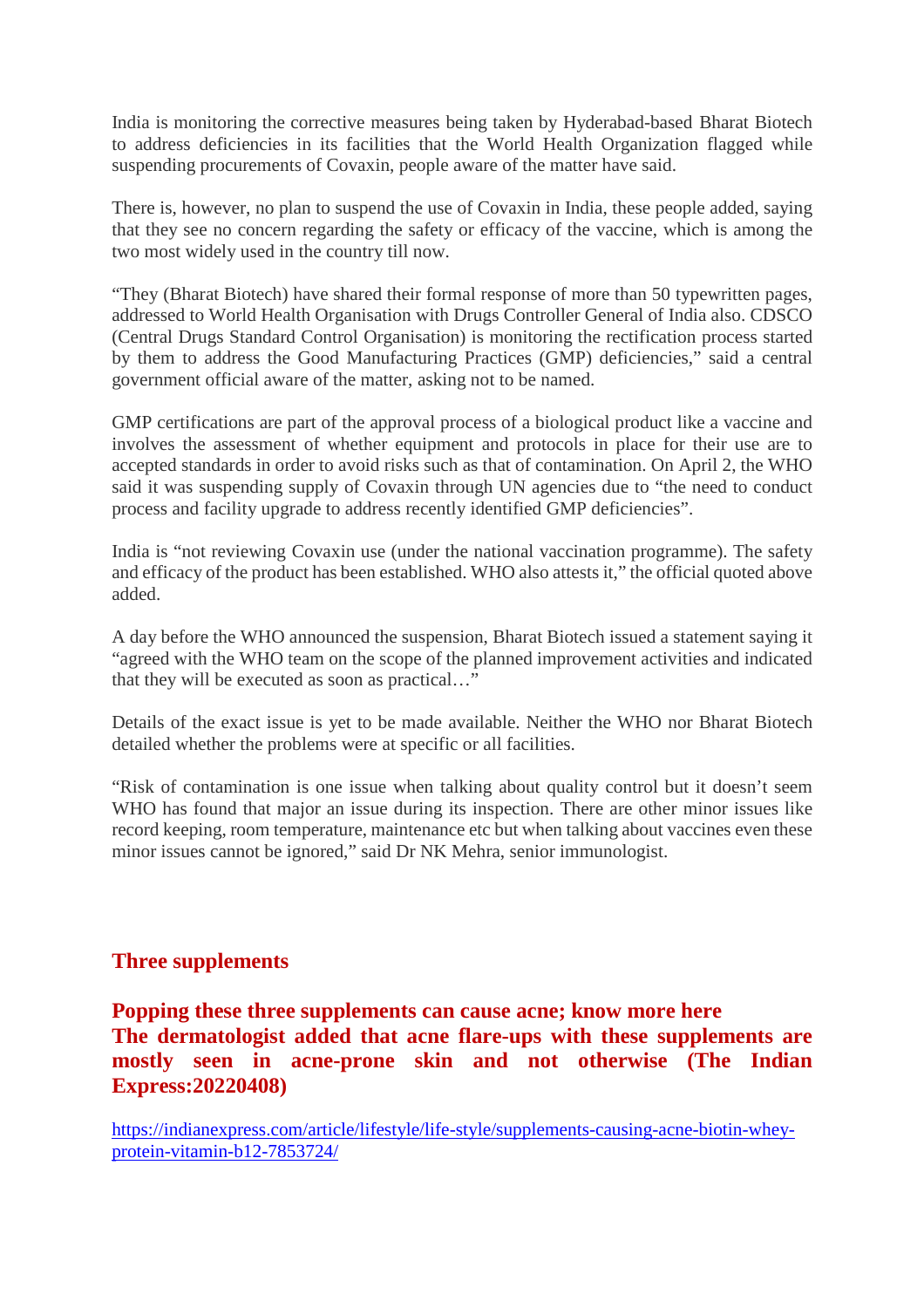acneDietary supplements can also be the reason behind your acne. (Source: Getty Images/Thinkstock)

Acne is one of the most common skin issues faced by both men and women. It is a condition that occurs when hair follicles plug in with oil and dead skin cells. From stress and hormonal imbalance to erratic diet and lifestyle habits — it can happen due to a lot of reasons.

However, there are also certain items such as foods and supplements that can trigger acne. Dietary supplements, the consumption of which grew exponentially during the pandemic, can also be the reason behind your acne, shared dermatologist Dr Gurveen Waraich.

ALSO READ |Body care: Simple dos and don'ts for clean, moisturised, protected skin "Popping too many supplements? Don't do that! Supplements can cause acne," she wrote. Take a look.

#### Biotin

Biotin is one of the most popular supplements these days, most commonly consumed to stop hair fall and strengthen hair. While it surely helps with hair, its "indefinite and unmonitored consumption can affect your body's absorption of vitamin B5," she shared. Explaining further, she added, "Since B5 helps to regulate your skin barrier and decrease oil production, less B5 can lead to acne flares."

Vitamin B12

According to the expert, consumption of vitamin B12 can alter the skin microbiome leading to inflammatory acne in "some people". It happens especially due to higher doses like injectable vitamin B12, she shared.

ALSO READ |Dermatologist recommends simple tips to take care of damaged hair Whey protein

Whey protein is one of the most common culprits when it comes to acne flares, the dermatologist said. "Being a byproduct of milk, whey protein contains bovine insulin-like growth factor (IGF1) which increases sebum and androgen production leading to breakouts, especially in women suffering from hormonal acne."

However, she added that "acne flare-ups with these supplements are mostly seen in acne-prone skin and not otherwise". "Even among individuals with acne-prone skin, not every skin will react in a similar fashion. However, these are the most common associations seen through various medical studies," she concluded.

 For more lifestyle news, follow us on Instagram | Twitter | Facebook and don't miss out on the latest updates!

mail logo Get the latest updates on the coronavirus pandemic and the race for a vaccine, in your inbox

Enter Your Email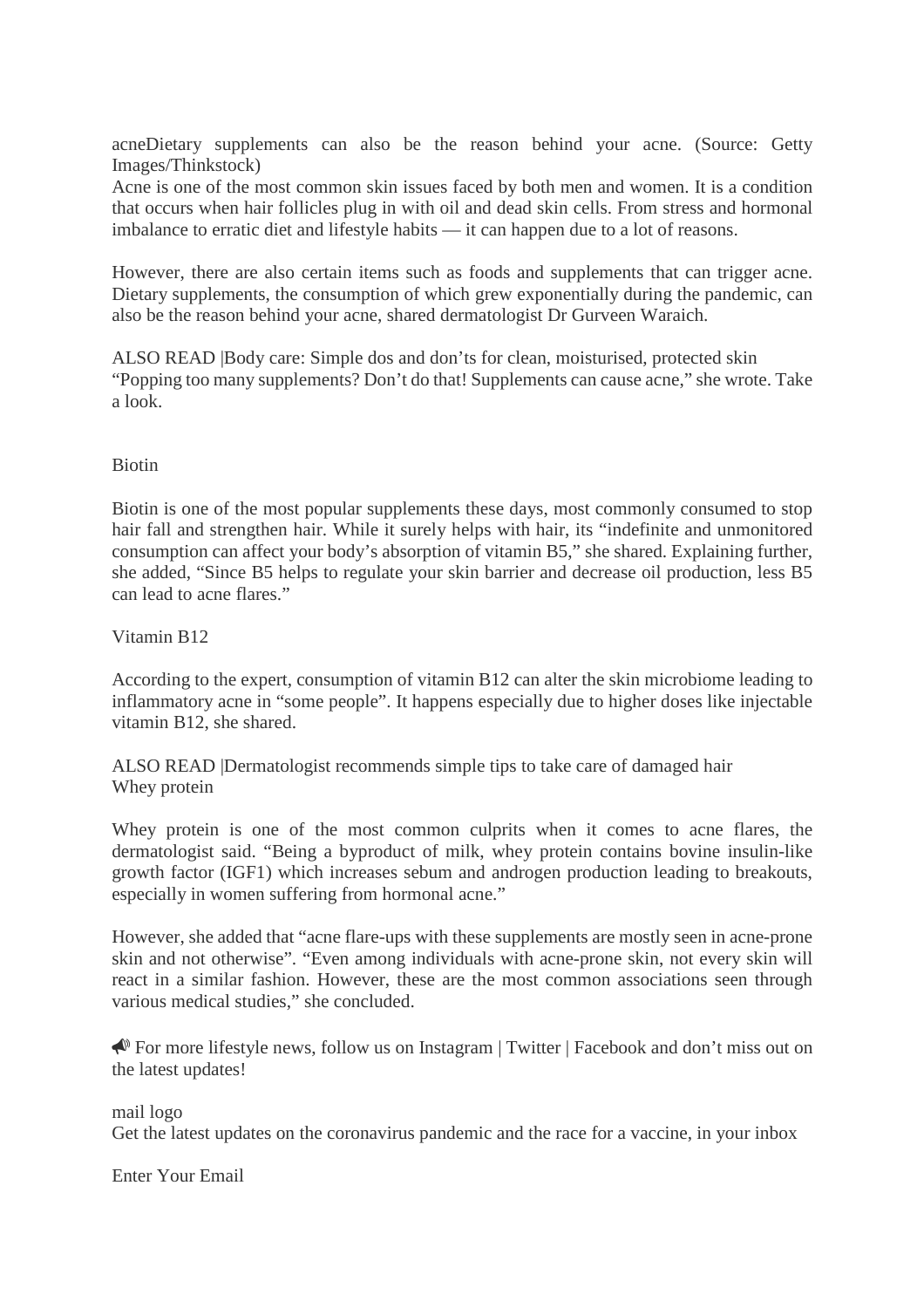Subscribe Now: Get Express Premium to acces

# **Menopause**

# **Nutritionist shares simple diet tips to manage symptoms of menopause (The Indian Express:20220408)**

Include foods that are rich in fibre and antioxidants (whole grains, fruits and vegetables) to support your heart health, said nutritionist Lovneet Batra

https://indianexpress.com/article/lifestyle/health/nutritionist-diet-menopause-symptoms-7840028/

menopauseTry some of these diet tweaks to deal with menopause (Source: Getty Images/Thinkstock)

Menopause is a natural transition in a woman's life as her menstrual cycles come to an end, and is linked to many uncomfortable symptoms such as hot flashes, mood swings, sleep issues and more, nutritionist Lovneet Batra wrote on Instagram. While the experience is different for every woman, "making changes in your diet may help relieve menopause symptoms," she added.

ALSO READ |Healthy eating: Simple diet tips to lower cholesterol The expert went on to share certain diet tips that, she said, can help relieve the symptoms.

Here's how

Diet rich in protein

Regularly eating protein can help prevent the loss of lean muscle mass that occurs with age. So, women going through menopause should eat more protein, about 1.2g/kg ideal body weight (60-75grams protein), and for each meal add up 20–25 grams of high-quality protein, she recommended. Foods rich in protein include meat, fish, eggs, legumes, nuts and dairy.

Also Read |Five mudras that will help you manage symptoms of menopause Consume omega-3 fatty acids

She said that according to research, omega-3s can decrease the frequency of hot flashes and the intensity of night sweats. Foods rich in omega-3 fatty acids include fatty fish (mackerel, salmon and anchovies, and seeds like flax seeds, chia seeds, and sabja seeds.

Eat diet rich in calcium, vitamin D, magnesium and vitamin K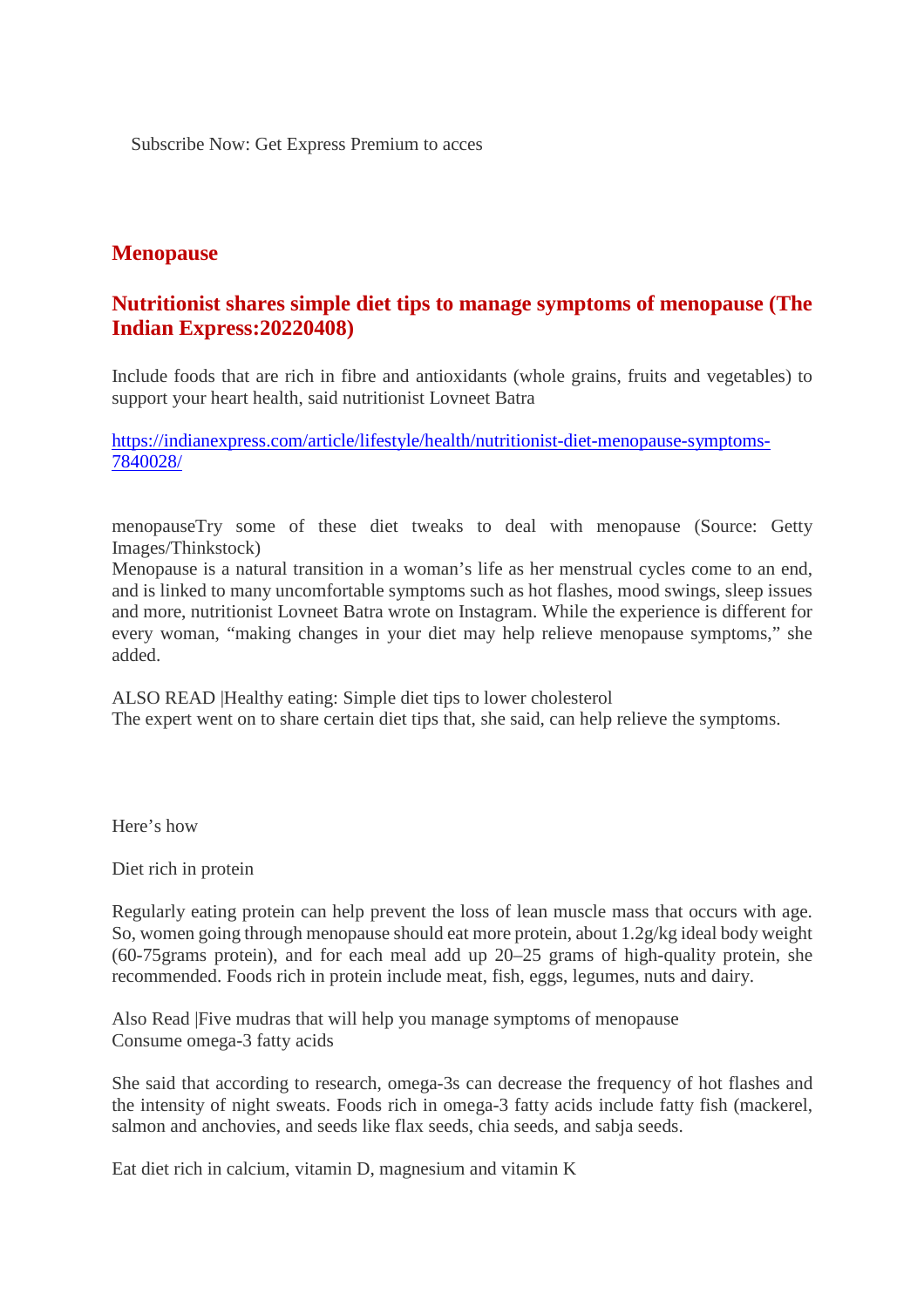Hormonal changes during menopause can cause the bones to weaken, increasing the risk of osteoporosis. So, increase your consumption of dairy products (yoghurt, cheese, and milk), lentils, pseudocereals (amaranth), nuts and seeds.

Also Read |'Concept of giving us an expiration date really unfair': Salma Hayek opens up on menopause

Add foods containing plant estrogens

Phytoestrogens are naturally occurring plant compounds that can mimic the effects of estrogen in the body. Therefore, they may help balance hormones. Foods rich in phytoestrogens include soybeans and soy products, tofu, tempeh, flaxseeds, chickpeas, peanuts

Include foods that are rich in fibre and antioxidants (whole grains, fruits and vegetables) to support your heart health, she said.

For more lifestyle news, follow us on Instagram | Twitter | Facebook and don't miss out on the latest updates!

 $\bigotimes$  The above article is for information purposes only and is not intended to be a substitute for professional medical advice. Always seek the guidance of your doctor or other qualified health professional for any questions you may have regarding your health or a medical condition.

## **Ayurvedic expert - skin and hair care guide**

# **Ayurvedic expert shares a comprehensive summer skin and hair care guide "In the summer, the body's mechanisms are affected in many ways as the influence of both sun and wind becomes relatively strong," said Ayurvedic expert Varalakshmi Yanamandra. (The Indian Express:20220408)**

https://indianexpress.com/article/lifestyle/life-style/ayurvedic-expert-shares-acomprehensive-summer-skincare-guide-for-all-skin-types-7840630/

ayurveda, skincare, haircareEverything you need to know about what Ayurveda has to say about summer skin and haircare. (Photo: Pexels)

In most parts of India, the summer season is extreme, with heat, humidity, dryness, and pollution soaring. Besides amping up your health routine and keeping yourself safe during extreme weather conditions, you also need to give your skin a lot more TLC. The combined effect of the harsh sun, pollution, and dryness can wreak havoc and result in irritated skin and a compromised barrier. The same applies to your hair, which might feel frizzier, drier, and lackluster during summers.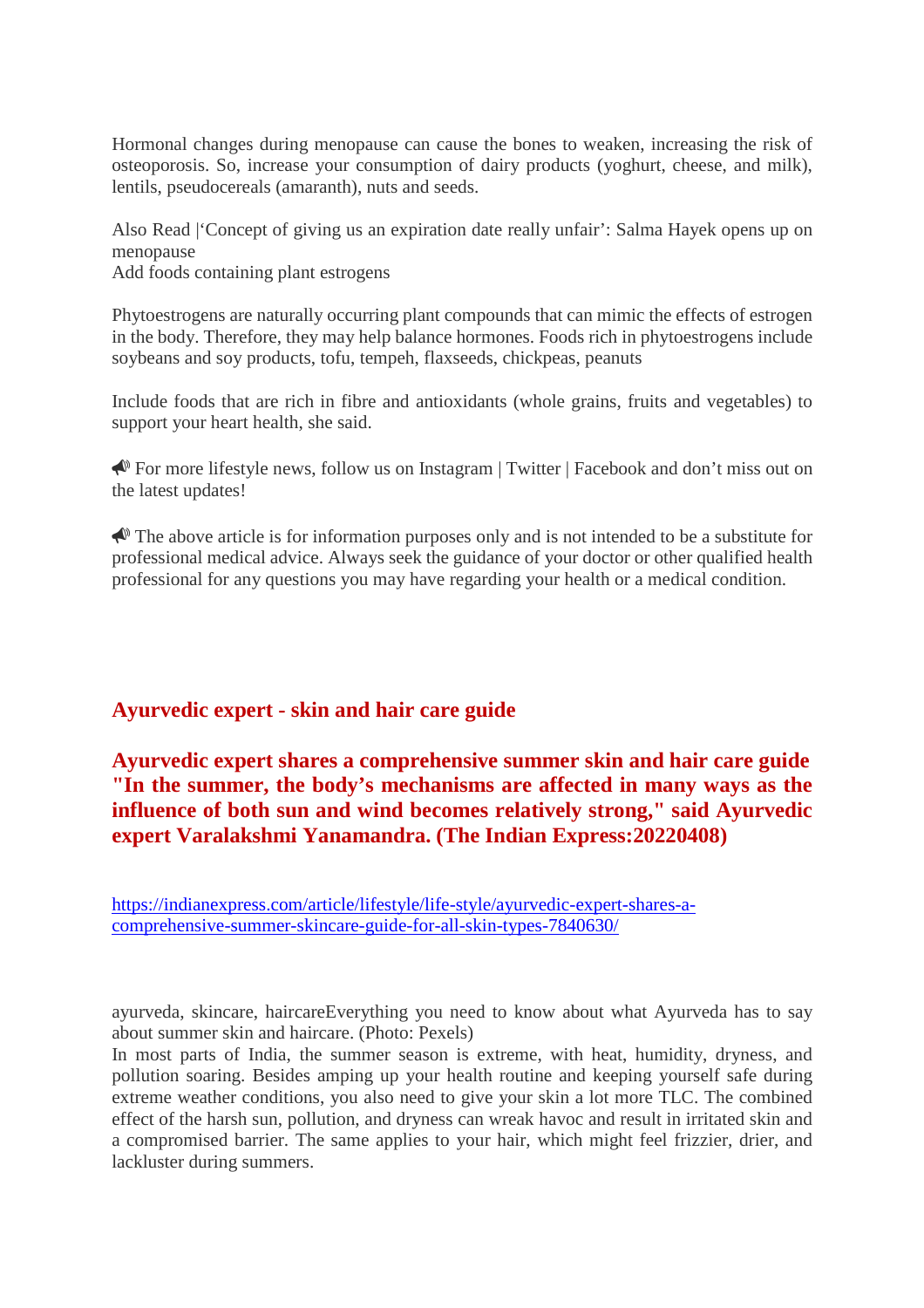"In the summer, the body's mechanisms are affected in many ways as the influence of both sun and wind becomes relatively strong," stated Ayurvedic expert Varalakshmi Yanamandra. "The fire element of the body i.e., pitta dosha gets influenced by the summer heat. Hair being the by-product of the bone tissue is linked to gut health. During summer, the digestive fire gets deranged and the nourishment of body tissues deteriorates, thus causing impairment in hair growth and impacting both appearance and strength." She said that it is, therefore, important to keep pitta in balance as there is more heat and intensity in the body. "When it is kept in balance it will maintain physiological functions and keep both skin and hair healthy."

ALSO READ |Nine Ayurvedic guidelines for a healthy and happy gut

When we talk about skincare and summer, it goes beyond just applying sunscreen and wearing sunglasses; the diet and the seasonal hair and skincare regimen we follow is also equally, if not more important. Yanamandra shared the following Ayurvedic rituals that will help your skin cope with summer:

Abhyanga – Ayurvedic oil massage is ideal to support your body from within. Applying cooling oils to the body and gently massaging it focusing more on the head, ear and feet daily before bath can create a protective shield. Any coconut-based skin oil is good to be used in summer as it has cooling properties.

Hair brushing – Brush your hair daily. Brushing the scalp stimulates blood flow and promotes hair growth.

Nasya – Instillation of medicated oils or ghee in the nose is another healthy practice.

Hydration – Ayurveda recommends drinking sufficient water. It is important to stay hydrated all day long. Boiled and cooled water may be infused with cooling herbs that can help beat the heat and keep the body hydrated.

Meditation – Stress plays a significant role in hair health. It is important to keep the mind calm and stress-free by meditating.

Breathing – Sheetali Pranayama, known as cooling breathing, helps with cooling down the body temperature. It keeps the mind calm and is also beneficial for maintaining a digestive fire.

coconut oil Coconut oil is considered a hero ingredient for both skin and haircare due to its cooling properties. (Photo: Getty/ Indian Express)

ALSO READ |These ayurvedic herbs will make your hair healthy, shiny and voluminous As for keeping your hair healthy, Yanamandra suggested protection of the scalp from the sun while going out. She also shared that Ayurveda recommends deep massaging with coconutbased hair oil as it helps in improving blood circulation, reducing inflammation, nourishing the hair follicles, and stimulating hair growth. It helps protect the hair from external aggressors such as pollution. Application of cooling herbal pastes like sandalwood also keeps the scalp cool. Additionally, make sure to carry an umbrella while stepping out of the home to protect the head and body from sharp sun rays.

Besides oil massage, Yanamandra shared the following rituals for hair:

Consume a nourishing diet by eating fresh and seasonal fruits and vegetables Stay well-hydrated with coconut water or water from the clay pot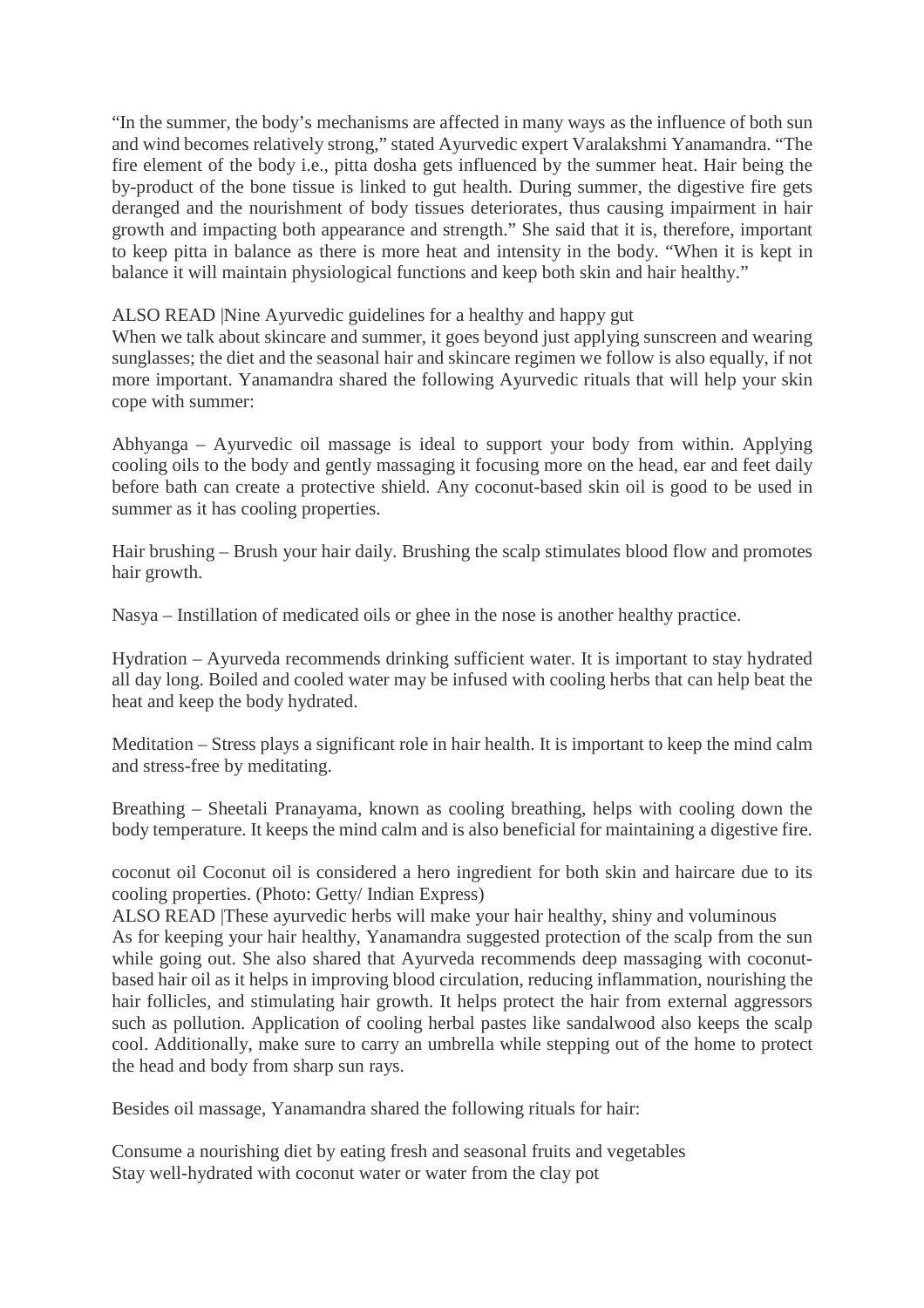Practice sheetali and nadi shodhana pranayama

Adding good herbs in food like aloe vera, sandalwood, neem, holy basil brings a cooling effect Food, too, plays a big role in providing the hair and skin protection and nourishment against external aggressors, harsh sun, dryness, and humidity. Come summer, Yanamandra suggested adjusting the diet to include more pitta and vata-pacifying foods.

food, summer foods Food, too, plays a big role in providing the hair and skin protection and nourishment against external aggressors, harsh sun, dryness, and humidity. (Photo: Pixabay) For the skin:

Avoid foods that are spicy, salty and sour. Example, pickle, tamarind, raw mango, sour fruits, etc.

As the digestive fire decreases during summer, it is ideal to eat easily digestible food Intake of sweet-tasting food keeps pitta and vata in balance

Include healthy fats to counter the drying quality of summer, and avoid fried, junk and heavy foods

Drinks prepared from fresh fruits added with lemon, sugar, salt help in beating dehydration Well churned buttermilk is recommended during summer. Coconut water is also beneficial as it is sweet and nourishing

ALSO READ |Three pulses you must add to your summer diet For hair:

#### **World Health Day 2022 -- ultra-processed foods**

# **World Health Day 2022: How ultra-processed foods affect health and environment; sustainable ways to remain healthy (The Indian Express:20220408)**

Keeping in mind the current pandemic, a polluted planet and an increasing incidence of disease, the theme of World Health Day 2022 is 'Our Planet, Our Health'

https://indianexpress.com/article/lifestyle/health/world-health-day-2022-ultra-processedfoods-health-environment-sustainable-health-tips-7857434/

burger, friesApart from affecting our health, ultra-processed foods leave a severe adverse impact on the planet too. (Source: Pixabay)

World Health Day is a global awareness day observed every year on April 7 to shift focus towards the health issues affecting people across the world. Keeping in mind the current pandemic, a polluted planet, and an increasing incidence of diseases, the theme of World Health Day 2022 is 'Our Planet, Our Health'.

The World Health Organisation noted that more than 13 million deaths around the world each year are due to avoidable environmental causes including the climate crisis, which is the single biggest health threat concerning people across the globe. As such, WHO will focus "global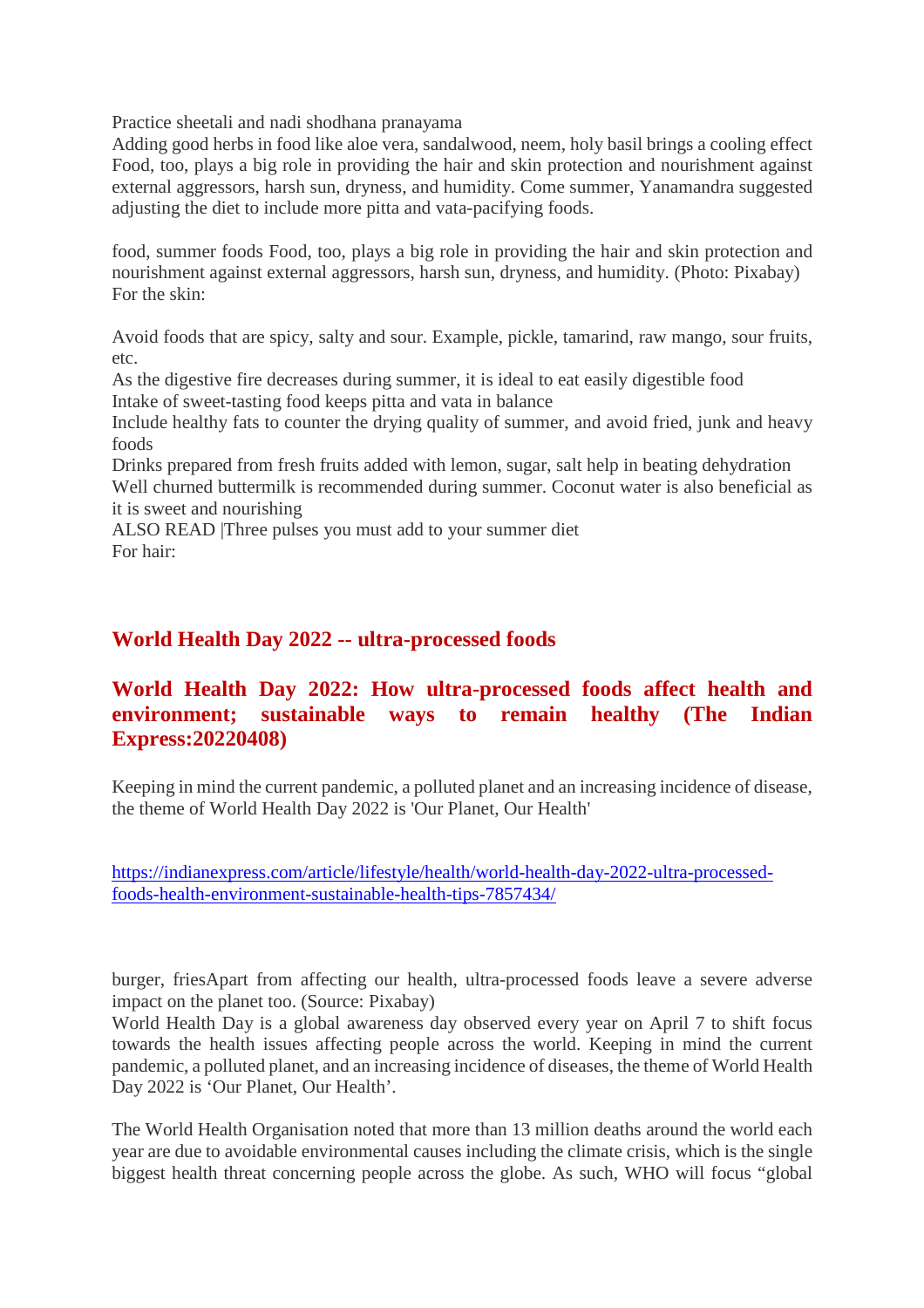attention on urgent actions needed to keep humans and the planet health and foster a movement to create societies focused on well-being," it said.

As we highlight the collective importance of keeping the planet and ourselves happy today, let's also understand how the rising consumption of ultra-processed foods is not just detrimental to health but also to the environment.

ALSO READ |World Health Day 2022: Simple ways to beat the summer heat and its ill effects Impact of ultra-processed foods on health and the environment

According to Dr Anish Desai, nutraceutical physician and founder, IntelliMed Healthcare Solutions, ultra-processed foods account for around 25-60 per cent of daily energy intake in many countries. "Processed foods such as baked packaged goods, snacks, carbonated drinks, cereals with sugar, ready to eat foods containing additives, dry vegetable soups, reconstituted meats, and fish foods generally constitute high amounts of processed sugar, salt, fat but lack nutrients such as vitamins, micronutrients, and fibre," he said.

He added that consuming such foods can lead to obesity, coronary heart disease, diabetes, irritable bowel syndrome, depression, and cancer.

Apart from affecting our health, they leave a severe adverse impact on the planet, too. In a research paper published by the British Medical Association, it was suggested that consumption of processed food over three decades lead to a 21 per cent increase in diet-related greenhouse gas emissions.

For every nutrient present in soy, there are two antinutrients present that are harmful to our health, the nutritionist said. (Source: Pixabay)

Elucidating further, Dr Desai said, "Rapid rise of ultra-processed foods in human diets will impact the diversity of plant species available for human consumption, as the production of ultra-processed foods involves greater use of ingredients extracted from a handful of highyielding plant species (such as maize, wheat, soy and oilseed crops) which means that animalsourced ingredients used in many ultra-processed foods are often derived from confined animals fed on the same crops."

"Another area of concern is that ultra-processed food production uses large quantities of natural resources like land, water, energy, herbicides and fertilizers, causing environmental degradation from greenhouse gas emissions and accumulation," he added.

Agreed functional nutritionist Mugdha Pradhan, CEO and Founder, iThrive. "Processed foods harm the environment as they leave behind a relatively high carbon footprint. In the process of production of these foods, energy sources are overexploited. Also, they use unnatural and artificial methods to produce them," she explained.

Further, she shifted focus to animal cruelty involved in the production of ultra-processed foods. "Processed milk and meat are produced by giving estrogen injection and antibiotics to animals."

Sustainable methods for better health and planet

Here are some sustainable health tips you must adopt in your lifestyle, as suggested by Pradhan.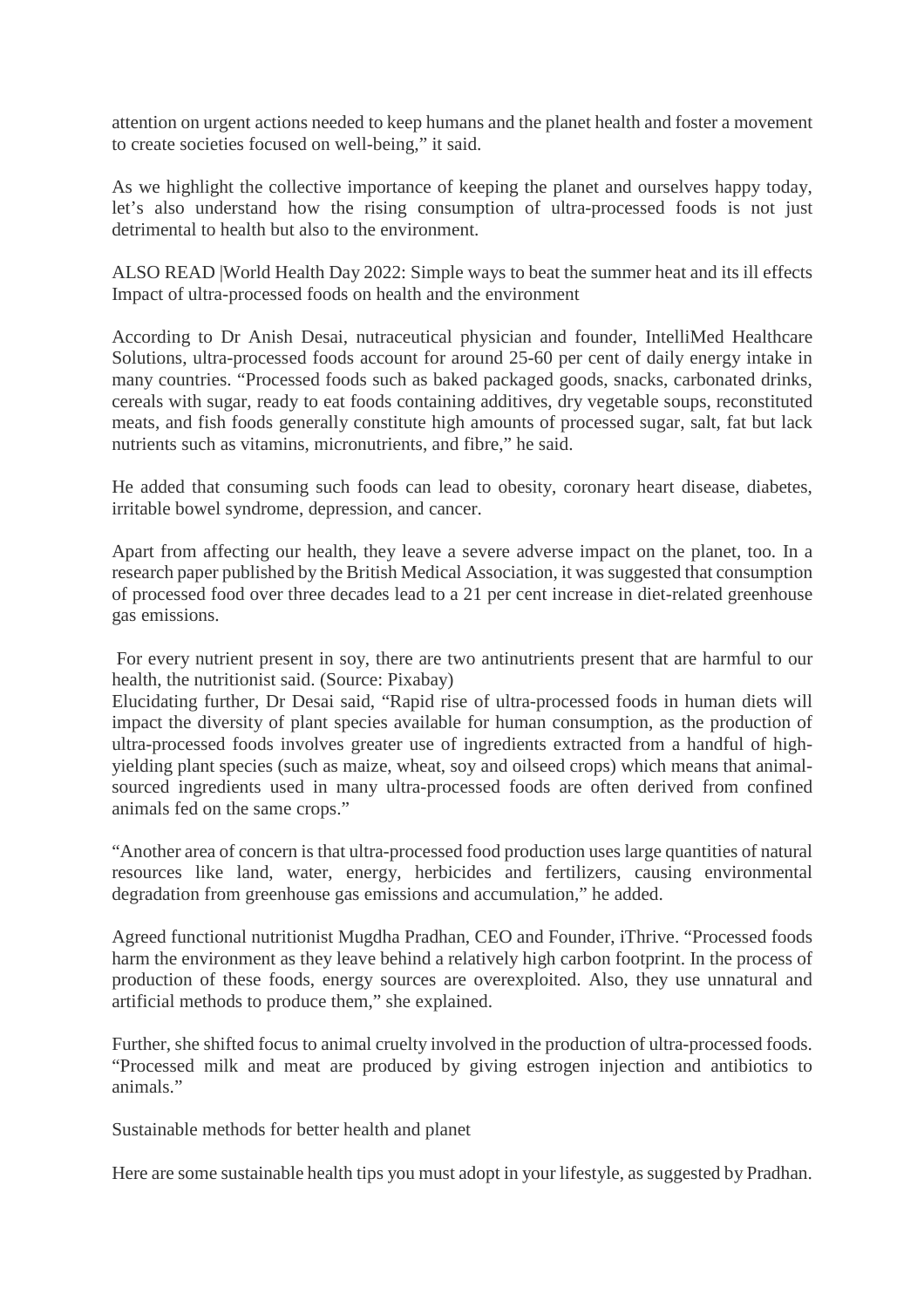ALSO READ |One of the best pre-workout fruits for diabetics is…

\*Eat organ meat as they are high in nutrition and eggs. But, ensure to eat free-range meat.

\*Stop using seed and vegetable oils. Instead use ghee, butter, or coconut oil.

\*Stop eating soy. For every nutrient present in soy, there are two antinutrients present that are harmful to our health.

\*Ensure to include movement in your daily routine. A sedentary lifestyle can give rise to many health issues.

The biggest impact of implementing sustainable habits in health care, according to Dr Desai, is in focusing on the environmental and social elements of health at the source: by establishing healthy living and workspaces. "Incorporating sustainability into your lifestyle means becoming aware of the impact of your choices in food, products, and energy use," he said.

# **Covid-19: World Health Organization's XE variant**

# **Covid-19: World Health Organization's Dr Maria Van Kerkhove on what the XE variant is, and its transmissibility (The Indian Express:20220408)**

"The virus is still with us. It is circulating at a really intense level and we need to use all the tools available to us," said American infectious disease epidemiologist Maria Van Kerkhove

https://indianexpress.com/article/lifestyle/health/world-health-organization-maria-vankerkhove-covid-19-xe-variant-concern-virus-7857649/

variantNotably, Omicron variant has many sub-lineages BA. 1, BA. 2 (Source: Express Photo by Gajendra Yadav)

Quashing reports that Covid-19's new variant XE is 10 times more transmissible, the World Health Organization clarified that the recombinant, or a sub-variant of Omicron's sub-lineages BA.1 and BA.2, has "10 per cent transmissibility".

Also Read |Omicron may cut future severity of Coronavirus, study shows

"Based on the initial analysis of available sequences, there is a slight growth advantage of this recombinant over BA.2, about a 10 per cent increase in transmissibility. Not 10 times as has been reported by some. But we are analysing this with all available information and we continue to do so. There are thousands of professionals working around the world to understand what these changes mean," said Maria Van Kerkhove, American infectious disease epidemiologist.

Notably, the Omicron variant has many sub-lineages BA. 1, BA. 2. Now, there is a recombinant of both these called XE. "XE is being classified under Omicron," she said in a video message on Twitter.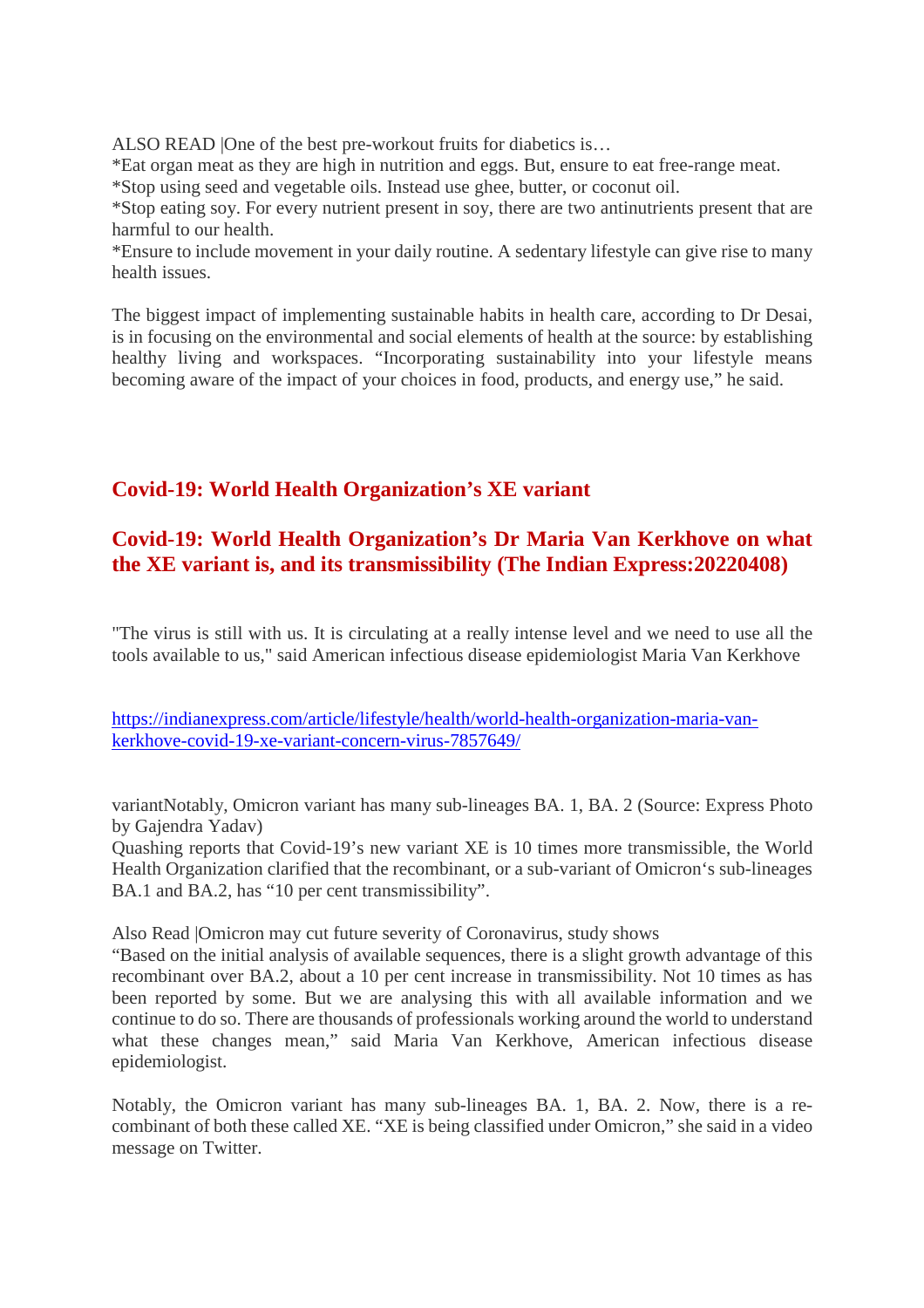Also Read |Why a gap of 9-12 months between 'precaution dose' and second jab is important Stressing the need to take preventive steps and keep one's guard up, she said "vaccinations remain critically important and incredibly effective at preventing severe disease and death".

"The virus is still with us. It is circulating at a really intense level and we need to use all the tools available to us. These tools are vaccines, and more importantly, vaccination. We need to make sure that when it is your turn, you get vaccinated and you receive the full course of the doses. And we need to critically ensure that those around the world, particularly, those that are most vulnerable, people who are of older age, who have an underlying condition, and our frontline workers, get vaccinated in every single country," she stated.

Maharashtra, Maharashtra latest news, Maharashtra covid cases, covid deaths, comorbidities, coronavirus pandemic, covid latest news, omicron, case fatality ratio, Dr Jayanthi Shastri, indian express Special vaccination drive for students at a school in Navi Mumbai. (Express Photo by Narendra Vaskar)

According to her, one must also follow other measures like physical distancing, wearing a mask, avoiding crowded spaces, opening the windows and doors when inside, and staying home if unwell. "All of these tools continue to work against reducing the spread as well as prevent severe disease and death. But vaccinations remain critically important and incredibly effective at preventing severe disease and death. So, get vaccinated when it is your turn," she added.

# **Health Care Services**

# **One of India's tallest hospital towers to be built in Jaipur (The Hindu :20220408)**

https://www.thehindu.com/news/national/other-states/one-of-indias-tallest-hospital-towersto-be-built-in-jaipur/article65296751.ece

Chief Minister Ashok Gehlot, who laid the IPD tower's foundation stone at Jaipur's Sawai Man Singh Hospital on Tuesday, affirmed that it would help strengthen health service infrastructure in Rajasthan. File

Chief Minister Ashok Gehlot, who laid the IPD tower's foundation stone at Jaipur's Sawai Man Singh Hospital on Tuesday, affirmed that it would help strengthen health service infrastructure in Rajasthan. File | Photo Credit: Rohit Jain Paras

CM lays foundation stone for Sawai Man Singh Hospital's 24-storey In-Patient Dept. tower The 24-storey In-Patient Department (IPD) tower, launched with its foundation stone laid at the State-owned Sawai Man Singh Hospital (SMSH) campus in Jaipur, will be one of the tallest hospitals in the country on the completion of its construction. The tower will have a helipad for air ambulances, a "medical martyr memorial centre", and 1,200 additional beds for patients.

Chief Minister Ashok Gehlot, who laid the tower's foundation stone on Tuesday, affirmed that it would help strengthen health service infrastructure in Rajasthan. He said the model of 'Nirogi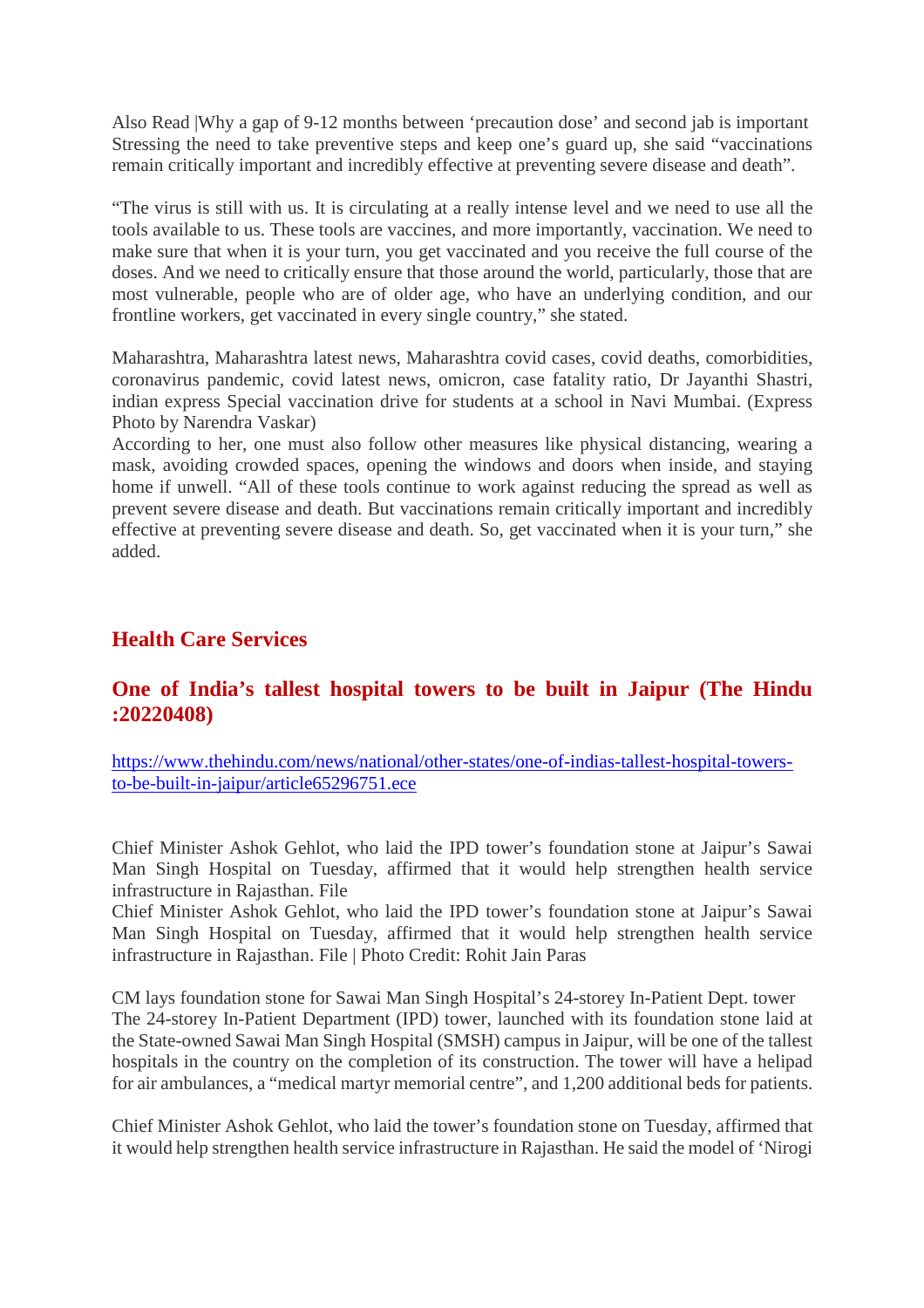Rajasthan' was conceptualised and implemented in 2019 and the State government would shortly bring in the Right to Health Act to provide healthcare for all.

#### ALSO READ

Leadership question remains alive in Rajasthan and Chhattisgarh Congress units The IPD tower, along with an Institute of Cardiovascular Sciences, will be constructed at a cost of ₹588 crore in the next 32 months. One hundred well-equipped 'Chiranjeevi Mamta Express' ambulances were flagged off on the occasion for providing medical services to expectant mothers during delivery, and for postpartum treatment of women in the far-flung rural areas of the State.

A 'Nirogi Rajasthan Medifest-2022' was also inaugurated for holding 18 interactive sessions with medical experts. Mr. Gehlot said health education would be incorporated in primary school pedagogy. The construction of four satellite hospitals in Jaipur with an investment of ₹100 crore was also announced on the occasion.

Medical and Health Minister Parsadi Lal Meena said the first tower of its kind in the country would provide state-of-the-art facilities to the patients with its intensive care units and 20 outpatient wings. The SMSH, which is already the biggest government hospital in Rajasthan, receives about 15,000 out-patients per day. Mr. Meena said patients would get all the facilities in one building after the IPD tower's construction.

NITI Aayog member V.K. Paul, Medanta Heart Institute's Naresh Trehan, Narayana Health's Devi Prasad Shetty, All India Institute of Medical Sciences (AIIMS)-New Delhi's Randeep Guleria, and Institute of Liver and Biliary Sciences' S.K. Sarin were present in the foundation stone laying ceremony.

# **Omicron's XE recombinant variant**

# **Centre denies presence of Omicron's XE recombinant variant (The Hindu :20220408)**

https://www.thehindu.com/sci-tech/health/mumbai-confirms-omicrons-xe-recombinantvariant-union-health-ministry-denies-it/article65296308.ece

A health worker takes a swab sample from a woman for COVID-19 test at NMMC Hospital in Navi Mumbai on March 24, 2022.

A health worker takes a swab sample from a woman for COVID-19 test at NMMC Hospital in Navi Mumbai on March 24, 2022. | Photo Credit: PTI

INSACOG has decided to take up another round of genomic sequencing at a national lab for confirmation

The Union Health Ministry on Wednesday refuted claims that India has reported its first case of the COVID-19 variant, XE, in Mumbai. The rebuttal came shortly after the Brihanmumbai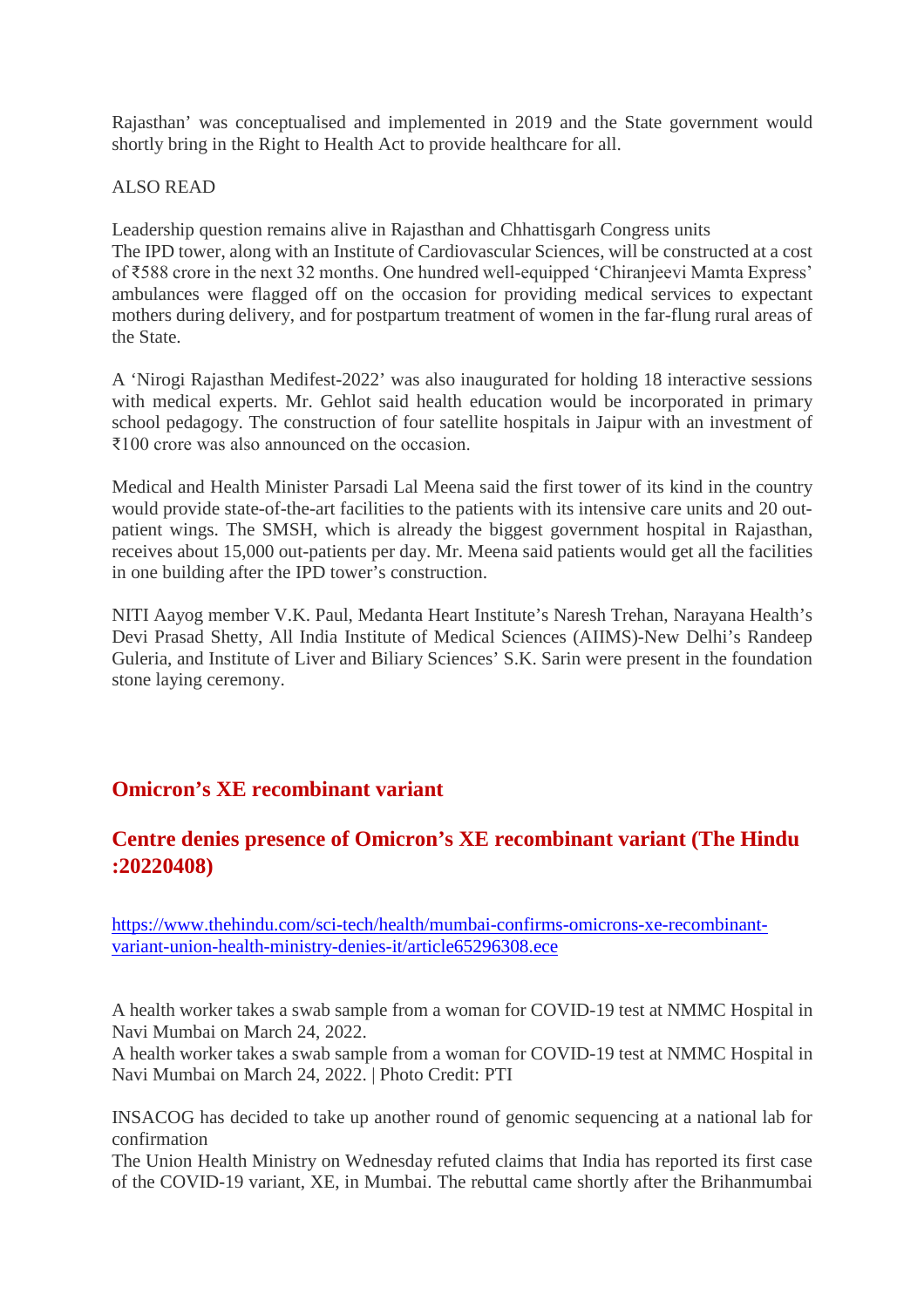Municipal Corporation (BMC) said that the results of the 11th batch of next generation genome sequencing conducted by it on 230 COVID-19 positive patients had found one case of Omicron's new sub-variant, XE.

The BMC noted that a 50-year-old female patient, a costume designer by profession and a member of a film shooting crew, who had arrived from South Africa on February 10, 2022, had tested positive for XE. The civic body added that she is double vaccinated, and she tested negative for COVID-19 on arrival in India, but on March 2, 2022, in routine testing conducted by Suburban Diagnostics, she was found to be positive and quarantined. The result of the test done on the following day was negative.

#### ALSO READ

The recombinant variants of SARS-CoV-2

According to the BMC, out of 230 COVID-19 patients tested, 228 were infected with the Omicron variant while one was infected by the Kappa variant. Of these, 21 had to be admitted to hospital. None of them was in the Intensive Care Unit (ICU) or needed oxygen support.

A senior health official, however, maintained, "FactQ files in respect of the sample, which is being said to be the XE variant, were analysed in detail by genomic experts of the Indian SARS-CoV-2 Genomics Consortium (INSACOG), who have inferred that the genomic constitution of this variant does not correlate with the genomic picture of the XE variant.''

The BMC in its release said: "The patient's lab sample has been referred to Kasturba Hospital Central laboratory for whole genome sequencing. It has been found to be a new XE variant in initial sequencing. Though GISAID also confirmed it, INSACOG has decided to go for another round of genomic sequencing at national laboratory for sure confirmation of XE variant."

#### ALSO READ

Recombination of two virus variants seen since 2020

"This lady is totally asymptomatic and found to be RT-PCR negative on repeat testing. XE, a new variant of COVID, is a combination of the BA.1 and BA.2 strains of Omicron and found to be responsible for enhanced viral transmission according to primary reports. Frequent changes in genomic structure are part of the natural life course of the viruses and there is no need to be scared but everyone should opt for appropriate precaution," the BMC said.

XE is a recombinant that's a mutation of the BA.1 and BA.2 Omicron strains. Recombinant mutations emerge when a patient is infected by multiple variants of a virus, according to experts.

INSACOG is the forum that was set up under the Ministry of Health and Family Welfare by the Government of India on December 30, 2020 to monitor genome sequencing and virus variations of circulating strains of COVID-19 in India. The consortium ascertains the status of Variants of Interest (VoI) and Variants of Concern (VoC) in the country; establishes sentinel surveillance and surge surveillance mechanisms for early detection of genomic variants; and assists in formulating an effective public health response. It also determines the presence of genomic variants in samples collected during super-spreader events and in areas reporting increasing trend of cases/deaths etc.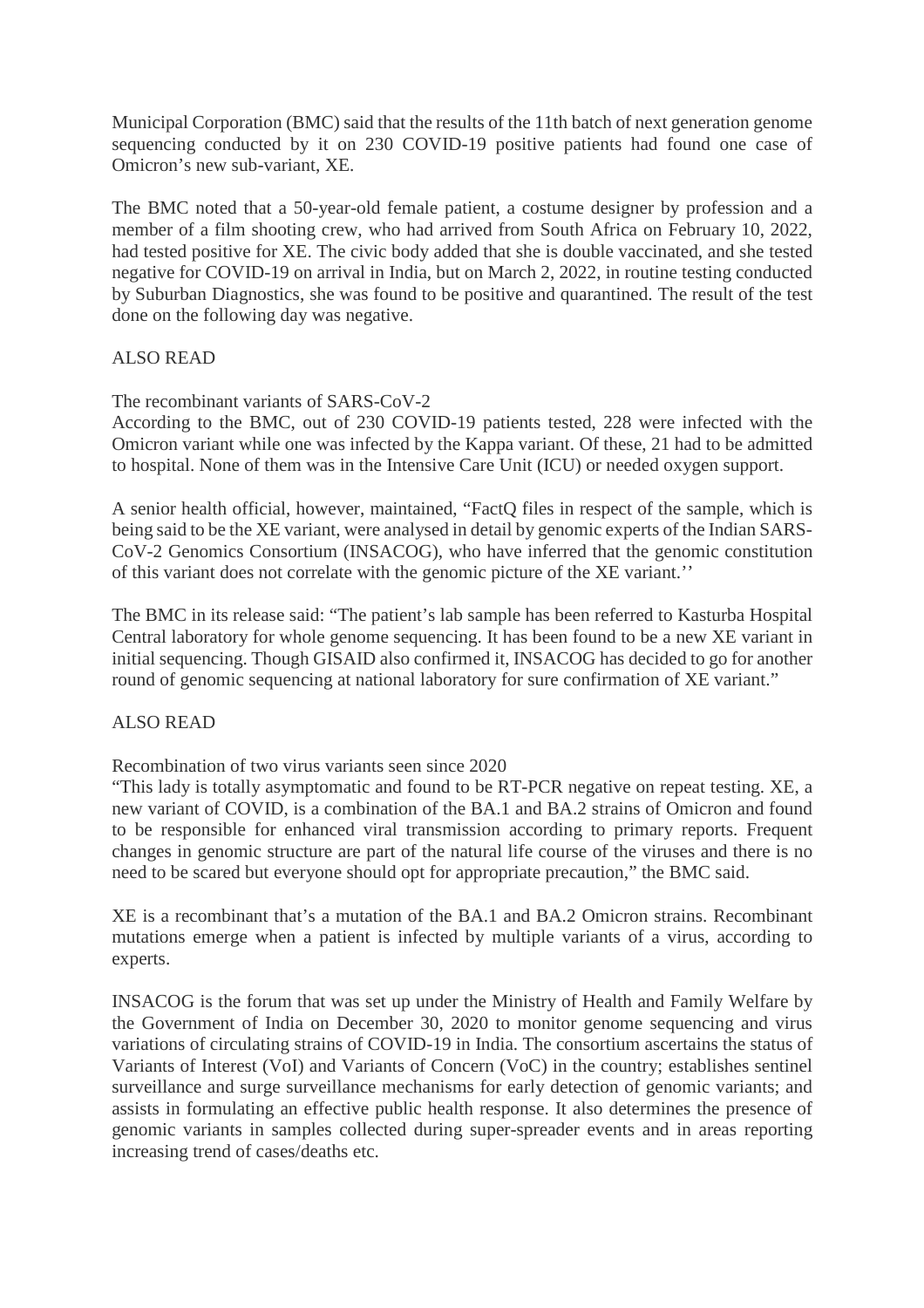The World Health Organization (WHO) has warned of the new subvariant XE, stating that it's more transmissible than any strain of COVID-19. There are three hybrid or recombinant viruses in total that have been detected so far. These are XD, XE and XF, of which XD and XF are a combination of the Delta and Omicron variants. The XE variant is a hybrid of two versions of Omicron — BA.1 and BA.2.

The new mutant XE emerged for the first time in mid-January this year. Britain's health agency said on April 3 that XE was first detected on January 19, and 637 cases of the new variant have been reported in that country so far.

# **Recombinant variants of SARS-CoV-2**

# **The recombinant variants of SARS-CoV-2 (The Hindu :20220408)**

https://www.thehindu.com/sci-tech/health/the-recombinant-variants-of-sars-cov-2/article65292323.ece

How are mutations and recombinants different from each other? Is the newly detected recombinant coronavirus more transmissible?

The story so far: The World Health Organization (WHO) has flagged the emergence of a new variant of the SARS-CoV-2 virus — the XE recombinant. The WHO further added that the recombinant virus was detected in the U.K. on January 19 and over 600 sequences have been reported and confirmed since.

# **XE Wave (Dainik Bhasker:20220408)**

https://epaper.bhaskar.com/detail/1246041/10308298016/mpcg/08042022/194/image/